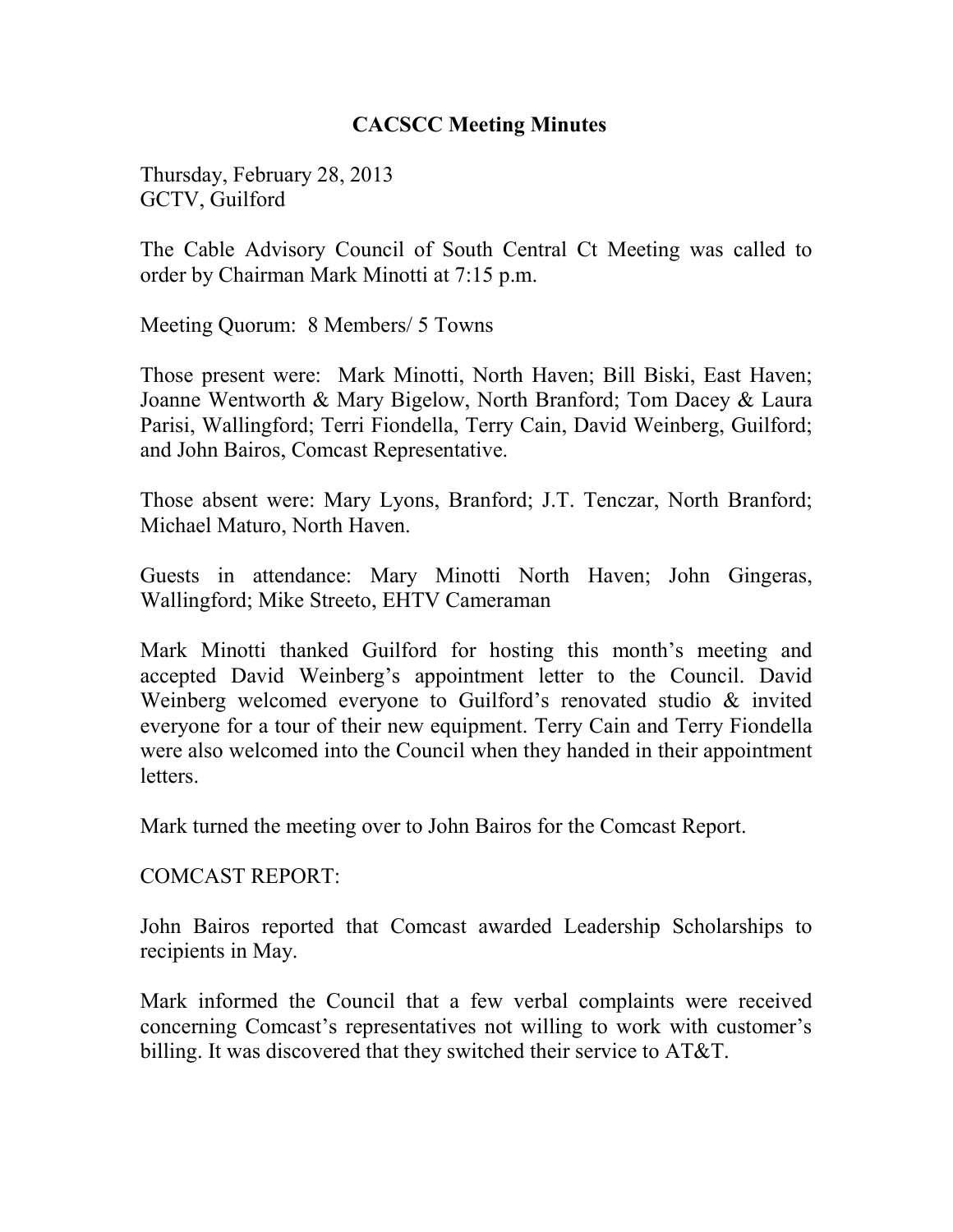John Bairos wanted to know if the customers knew of the representative's name or names and Mark said that they did not. John Bairos said that he will investigate further.

The annual reports from the PEGS were due February  $15<sup>th</sup>$ . A friendly reminder was given to North Branford to please hand the report in as soon as possible. John Bairos said that Madison had filed an extension with PURA.

Mark thanked John Bairos for his report and for addressing the complaints.

# REVIEW OF THE MINUTES

Minutes from October 25, 2012 were reviewed and the following corrections were made:

*(page 2)* "John B. made a motion to table the discussion, take action, or let it *is* based on the PURA decision"

**Correction:** "John B. made a motion to table the discussion, take action, or let it *be* based on the PURA decision"

*(page 3)*Under *Insurance Policy:*"To date, in speaking to insurance company there is no mention *on an* increase at this time"

**Correction:**"To date, in speaking to insurance company there is no mention *of any* increase at this time"

*(page 4)*Under *PEGS and Training:* "Would like to find ways to get students and others involved in by hosting training sessions"

**Correction:** "*Laura Parisi* would like to find ways to get students and others involved by hosting training sessions"

A motion from Laura Parisi, Wallingford, to accept the corrected minutes from the last meeting held on October 25, 2012. Tom Dacey, Wallingford, second. Terry Fiondella and David Weinberg, Guilford, abstained. Everyone else approved.

## CHAIRMAN'S REPORT

Mark Minotti began his report by announcing his resignation as Council Chairman, with June  $27<sup>th</sup>$  being his final Council Meeting. Mark cited his health, family and business being too demanding to continue his position with the Council. Mark would like to organize a nominating committee to vote a new chairperson in. Joanne Wentworth, No. Branford and Bill Biski,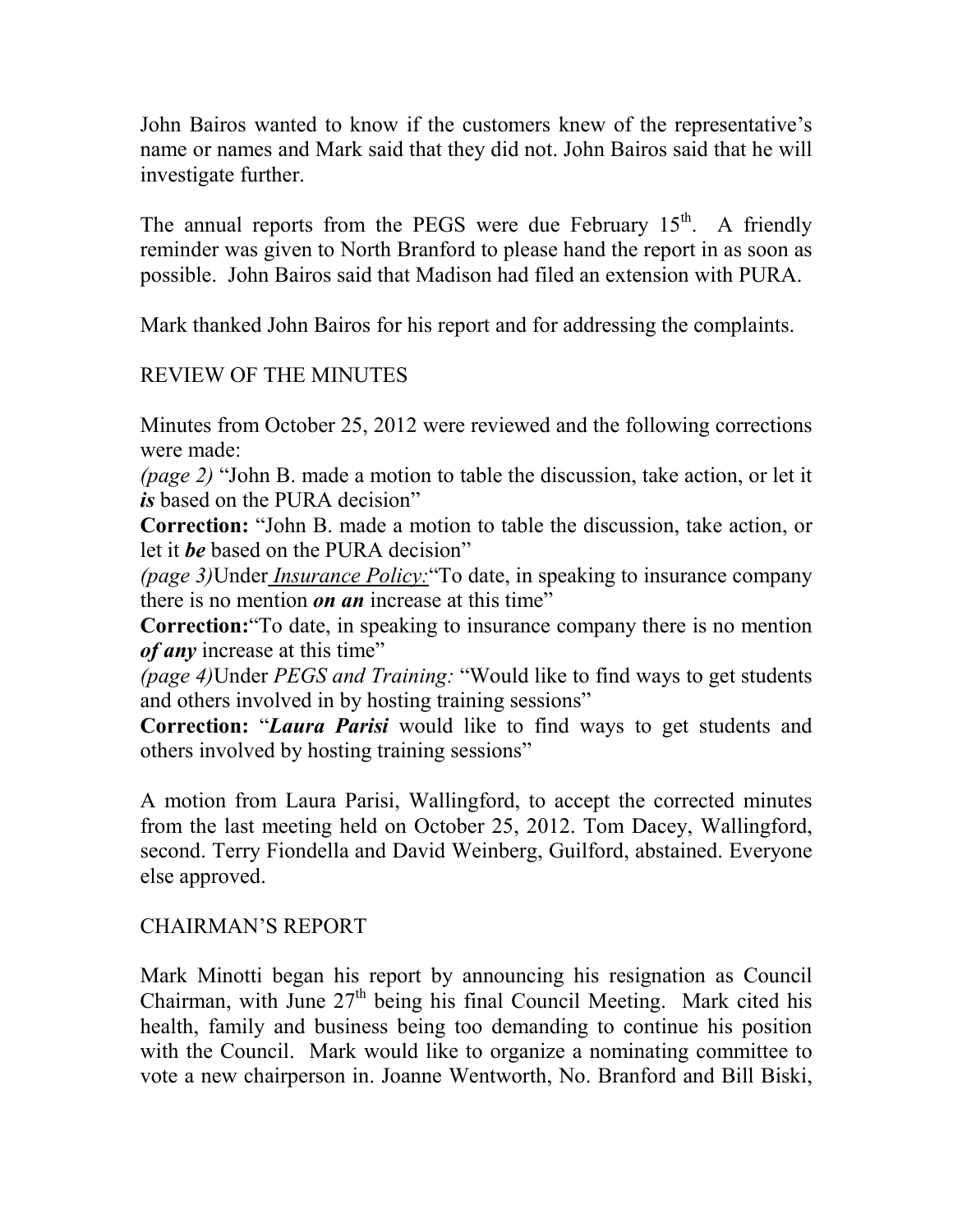East Haven, volunteered to work with Mark Minotti on the nominating committee.

## TREASURER'S REPORT

Tom Dacey, Wallingford, apologized for missing the December Treasurer's Report with the following balances: Checking Account \$4029.48 CD Account \$14,644.00 Total Cash Assets \$18,673.48

Joanne Wentworth, No. Branford, made a motion to accept the December Treasurer's Report, Laura Parisi, Wallingford, second. All were in favor. Tom then reported February Treasurer's Report with the following balances: Checking Account \$3989.50

CD Account 14,648.32

Total Assets \$18,637.82

Joanne Wentworth, No. Branford, made a motion to accept the February Treasurer's Report, Laura Parisi, Wallingford, second, and all were in favor.

## OLD BUSINESS

Mary Bigelow, No. Branford, explained the proposed Bill 5790 and 5791 and John Barios explained the resubmission of the 60/40 split that was presented last meeting. A discussion followed. Mark asked all the PEGS for their final decision before taking a vote with the advisors. Mary Bigelow said that North Branford would be destroyed and voted to keep 60/40 split. The letters that were returned from the PEGS from the 7 towns decisions were as follows: WPAA & EHPA voted to change 60/40 to a per subscriber basis. Totoket TV, BCTV, NHTV, GCTV, & Madison TV all asked that 60/40 remain the same. After reviewing the letters from the PEGS, the board was asked to make the final decisions to move forward in negotiations to change the 60/40 funding or to remain the same. Final decision was to let the 60/40 remain in place with decision being unanimous by all town representative advisors. Mary Bigelow suggested to email all the PEGS of Council's unanimous vote.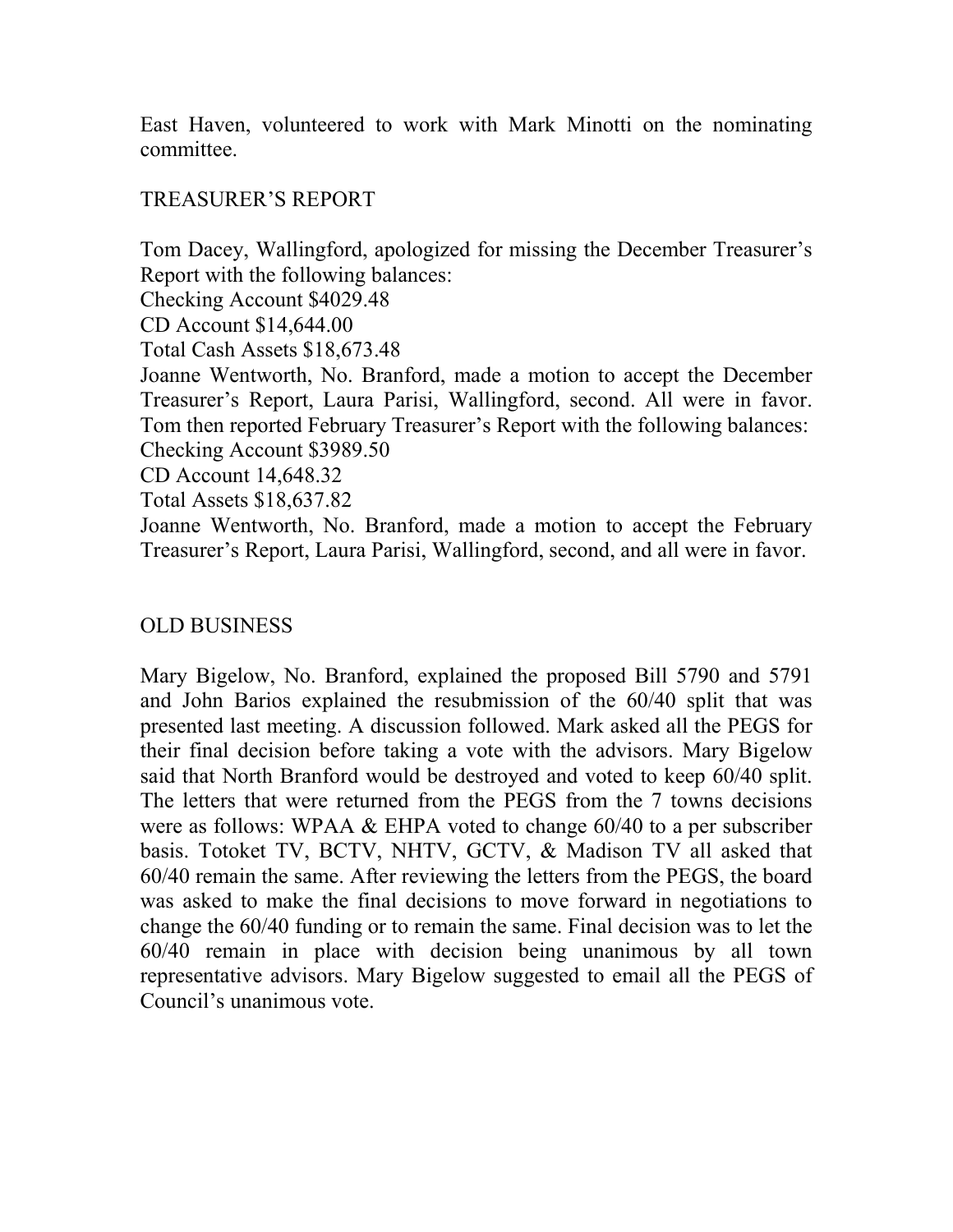#### NEW BUSINESS

John Barios announced that PURA has awarded WPAA \$191,000.00 grant. Mark Minotti congratulated Wallingford on their grant approval.

Tom Dacey said that the Insurance Renewal forms needed to be in by the middle of March. David Weinberg said that he had an opportunity to review the policy and wants to clarify the "no advertising clause". David pointed out that some stations do in fact advertise using print ads. Mark Minotti said that he will investigate it further with the insurance agent, Jen. All bills will be mailed out once we get our renewal declarations..

#### TOWN REPORTS

*North Branford*: Mary Bigelow said that she is having a hard time connecting with the superintendent to relocate in a school. Mary hasn't received a response back yet.

*Guilford*: David Weinberg announced that GCTV went digital where he can access their programming from anywhere and gave Guilford's Board of Ed access for school closings. All the renovations of the updated studio were done by volunteers and David is very proud of their very active internship program and their community service to the station.

*Wallingford:* Laura Parisi went to Wallingford's board meeting and commented how nice their building is. Wallingford has 2 cable systems broadcasting side by side. A member of the Wallingford Camera Club is providing digital files teaching Spanish, televising boxing matches. Tom Dacey announced that his show, *Talking with Tom*, is in its 19<sup>th</sup> season.

*East Haven:* Bill Biski announced a new show called *Talking Head Show.* 

*North Haven:* Mark Minotti applauded Kelly Bennett, cameraperson for NHTV, being *Person of the Week* in the North Haven Courier. Walter Mann is still seeking more interns.

PUBLIC COMMENTS There were no public comments.